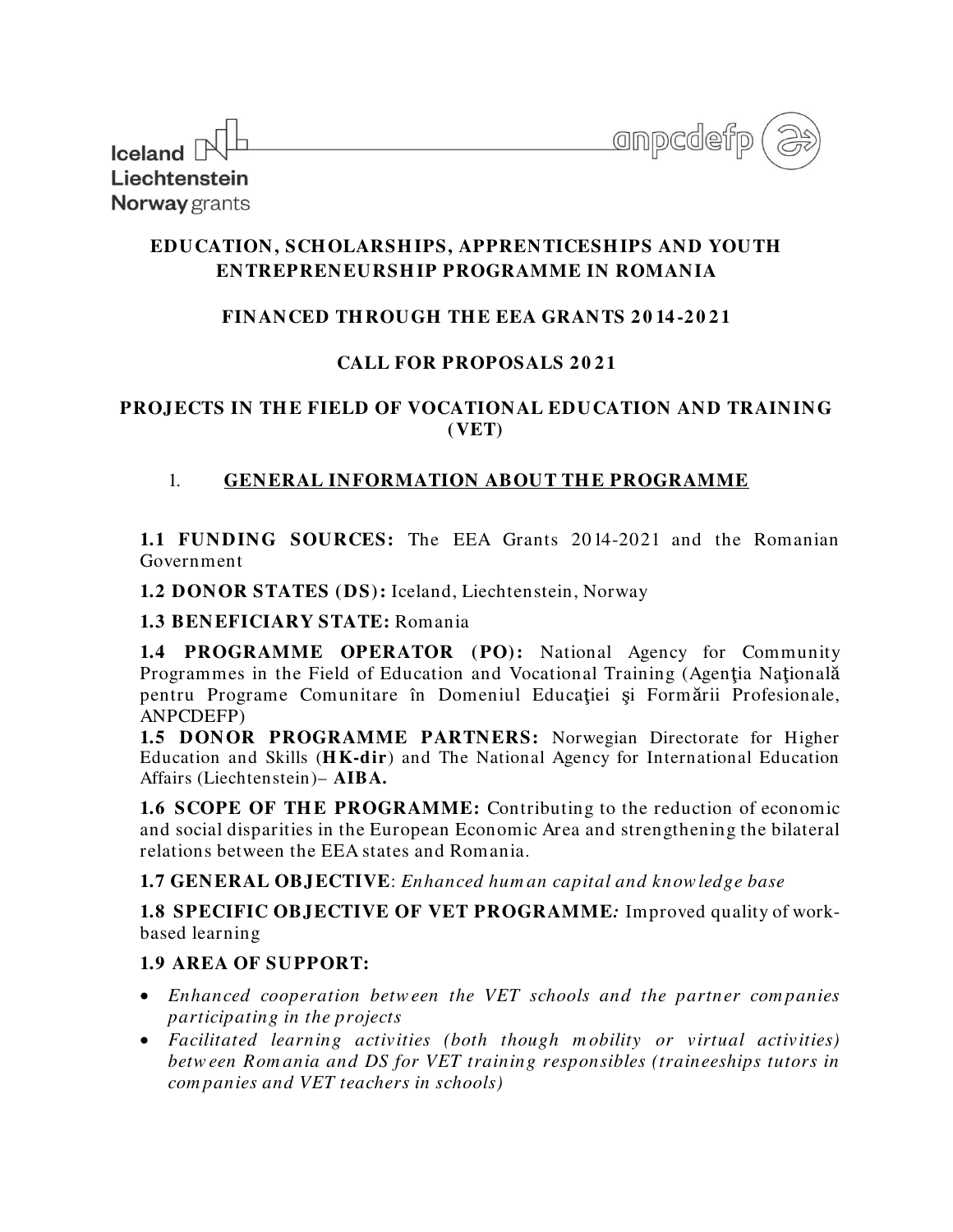# **1. 10 PROGRAMME RESULTS FRAMEW ORK could be found here.**

# **1.11. TOTAL BUDGET: 1 308 167 EURO (out of which 1 111 942 Euro from Donor States and 196 225 Euro from the national budget)**

## 1. **PARTICULAR FEATURES OF THE CALL FOR PROPOSALS FOR PROJECTS IN THE FIELD OF VET**

Please read this document in connection with the **Guideline for Applicants 2 0 [2 1,](https://www.eea4edu.ro/wp-content/uploads/2021/08/Guide_VET_2021_EN.pdf) w hich is an o fficial part o f this Call.**

# **2 .1 BUDGET ALLOCATED TO TH E CALL: 6 4 7 2 33 Euro**

The minimum allocated grant per project is 24 000 Euro and the maximum allocated grant is 35 000 Euro.

# **NOTE** (for national projects):

**A.**

# • The minimum grant will be granted if:

- the event (s) within the project lasts 2 days, is / are organized <u>for a total of at least 42 participants from Romania and 2</u> experts / trainers or,
- the event within the project lasts 3 days, is / organized for a **total of at least 30 participants from Romania and 2 experts / train e rs.**
- **The m axim um gran t is gran ted, if:**
	- the event (s) within the project lasts 2 days, is / are organized / **<u>organized for a total of at least 60 participants from Romania</u>** and 3 national trainers and / or DS experts **o r,**
	- the event (s) within the project lasts 3 days, is / are organized / **o rgan ize d fo r a to tal o f at least 4 8 participan ts fro m Ro m an ia**  and 3 national trainers and / or DS experts.

**B.**

For the National Projects, a selection process will be organized only if funds are available after the selection process of the Cooperation and **Mo bility Pro je cts in the fie ld o f TVET is co m ple te d.** 

# **2.2 TYPES OF PROJECTS TO BE FUNDED:**

# Cooperation and mobility projects in the VET field

The main objective of the projects in the VET field is to improve the quality of workbased learning for VET students for a better matchmaking of students` skills to labour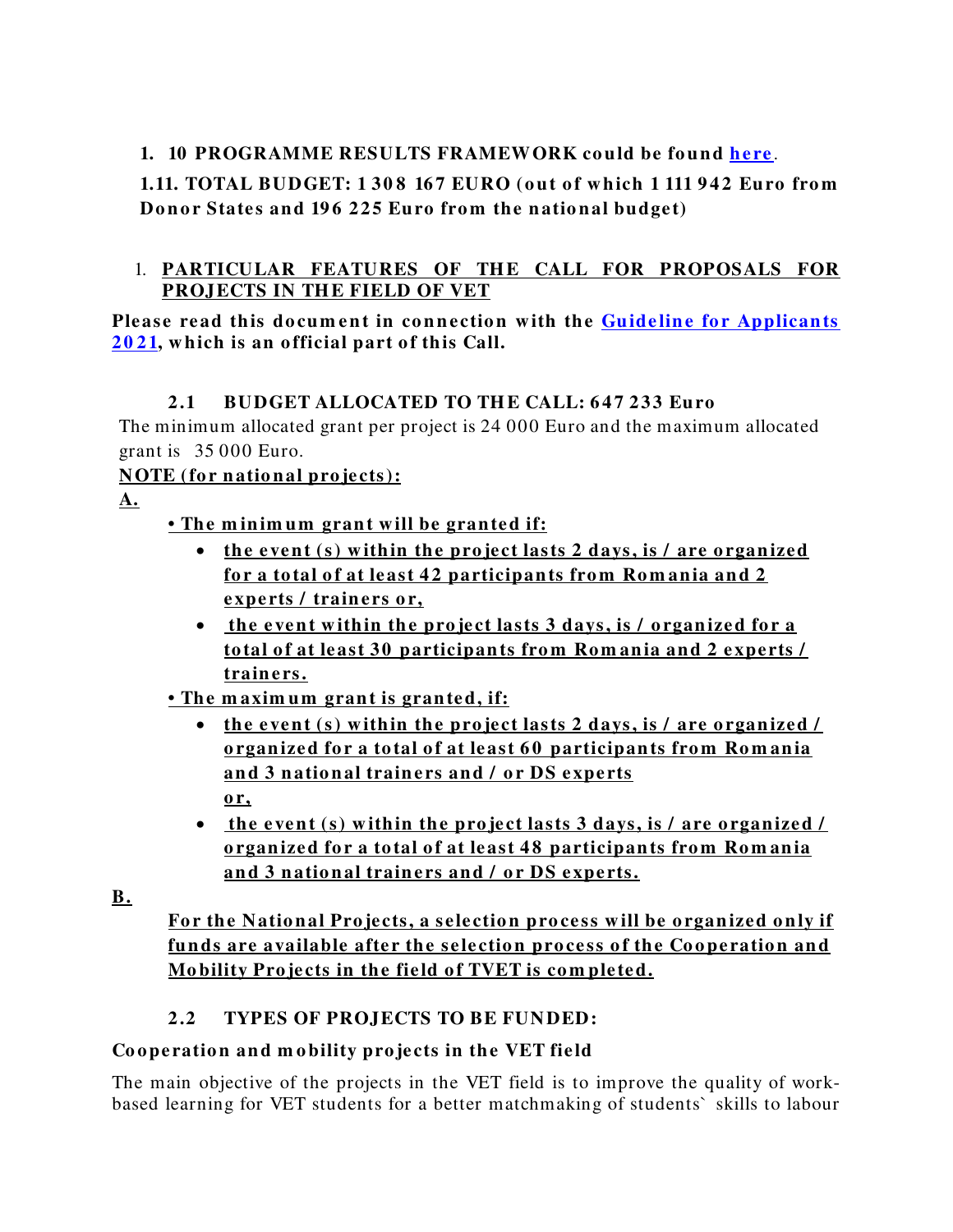market demands by facilitating the exchange of experience between VET institutions and partner companies in Romania and similar institutions from Donor States or from Switzerland (institutions which have specific cooperation agreements with Liechtenstein), or from Beneficiary States (BS) of the program (except for Romania): Bulgaria, Czech Republic, Cyprus, Croatia, Estonia, Greece, Latvia, Lithuania, Malta, Poland, Portugal, Slovakia, Slovenia and Hungary. (for more details, see **Guidelines** for applicants 2021, published on [www.eea4edu.ro\)](http://www.eea4edu.ro/). Alternatively, when physical mobility will not be possible by the end of the project due to Covid-19 pandemic, virtual activities can be envisaged.

**Priorities:** In the selection process, the applications submitted by: VET schools situated in rural and/ or disadvantaged areas, special VET schools for pupils with special needs and VET schools enrolling Roma students amounting to at least 10% of students enrolled, or applications that propose a study visit in one DS will be considered as a priority and they will receive bonus points (10 points for **e ach cate go ry).**

The priority points won't be awarded unless the minimum score was achieved by the project. For more details please read the **Guideline for Applicants 2021.** 

# **National projects in VET field**

The main objective of the national projects in the field of TVET is to improve the quality of the vocational training of the students, in order to better harmonize their skills with the demands of the labor market (for more details see the **Guideline for Applicants [2 0 2 1](https://www.eea4edu.ro/wp-content/uploads/2021/08/Guide_VET_2021_EN.pdf)**, published at [www.eea4edu.ro\)](http://www.eea4edu.ro/).

**Priorities:** The applications in which there is foreseen the participation in the event / events of some people teaching in VET schools situated in rural and/ or disadvantaged areas, in VET schools for pupils with special needs, in VET schools enrolling Roma students amounting to at least 10% of students enrolled **or in which one** expert/ trainer from one DS will be invited will be considered as a priority and they will receive bonus points (10 points for each category).

The priority points will not be awarded unless the minimum score for quality was reached by the project. For more details please read the **Guideline for Applicants 2 0 [2 1.](https://www.eea4edu.ro/wp-content/uploads/2021/08/Guide_VET_2021_EN.pdf)**

#### **2 .3 PROJECT RESULTS**

The projects submitted under this Call for Proposals should contribute to the achievement of the following direct results (outputs) and indirect results (outcomes):

| Number                  | Programme results                              | <b>Indicators</b>                                                         |
|-------------------------|------------------------------------------------|---------------------------------------------------------------------------|
| Outcome 4<br><b>VET</b> | Improved quality<br>0 f<br>work-based learning | 90% of staff in VET schools<br>who declare better skills/<br>competencies |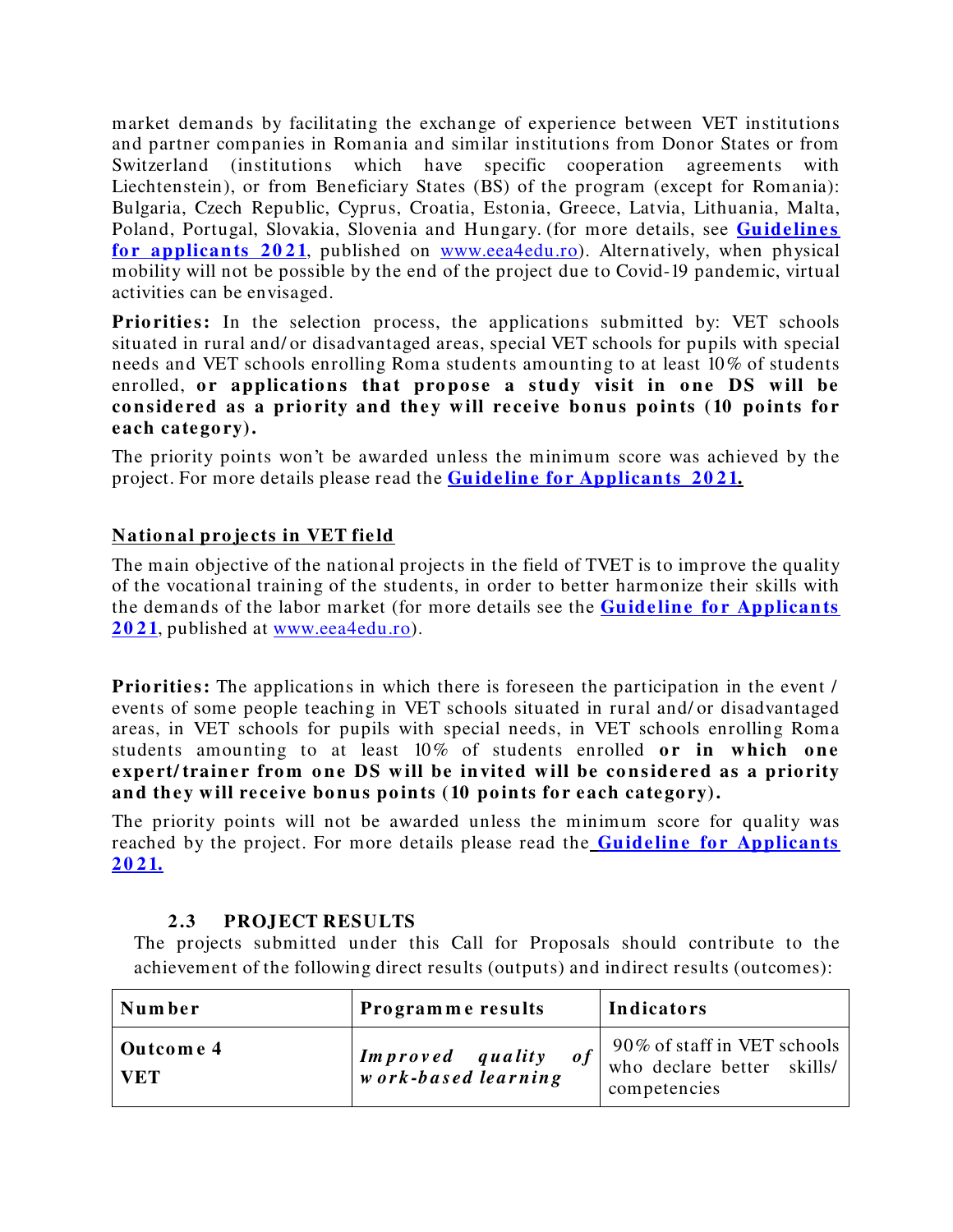|                                                                                   |                                                                                                                            | 90% of tutors in companies<br>who declare better skills/<br>competencies                                                                 |
|-----------------------------------------------------------------------------------|----------------------------------------------------------------------------------------------------------------------------|------------------------------------------------------------------------------------------------------------------------------------------|
|                                                                                   |                                                                                                                            | 85% of participating<br>students in WBL, who<br>declare acquiring improved<br>learning outcomes                                          |
| Output 4.1                                                                        | Enhanced cooperation<br>between the VET schools<br>and the partner companies<br>participating in<br><i>the</i><br>projects | 40 of Local school curricula<br>re-designed by the schools<br>the companies<br>and<br>to<br>match the needs of the local<br>labor market |
|                                                                                   |                                                                                                                            | 50<br>of partnerships<br>concluded, conformed with<br><b>ECVET</b> requirements                                                          |
| Output 4.2                                                                        | Facilitated learning<br>mobility between BS and<br>DS for VET<br>training                                                  | 150<br>of VET training<br>responsibles and tutors in<br>companies benefitting from<br>study visits                                       |
| responsibles (traineeships<br>tutors in companies and<br>VET teachers in schools) | 5 of supported schools<br>enrolling at least 10% Roma<br>students                                                          |                                                                                                                                          |

## **2 .4 W H O COULD APPLY**

• For Cooperation and mobility projects in the field of VET, the candidates must be VET schools from Romania.

• For National projects in the VET field the candidates must be Romanian public institutions with responsibilities at national, regional or county level in the VET field.

## **2 .5 CO-FUNDING**

The grant will cover 100% of the eligible costs.

# **2 .6 APPLICATION DOCUMENTS:**

## 2.6.1 The application form and annexes relevant for the project:

| <b>Application Form</b>                        |            |  |
|------------------------------------------------|------------|--|
| Cooperation and mobility projects in VET field | Click here |  |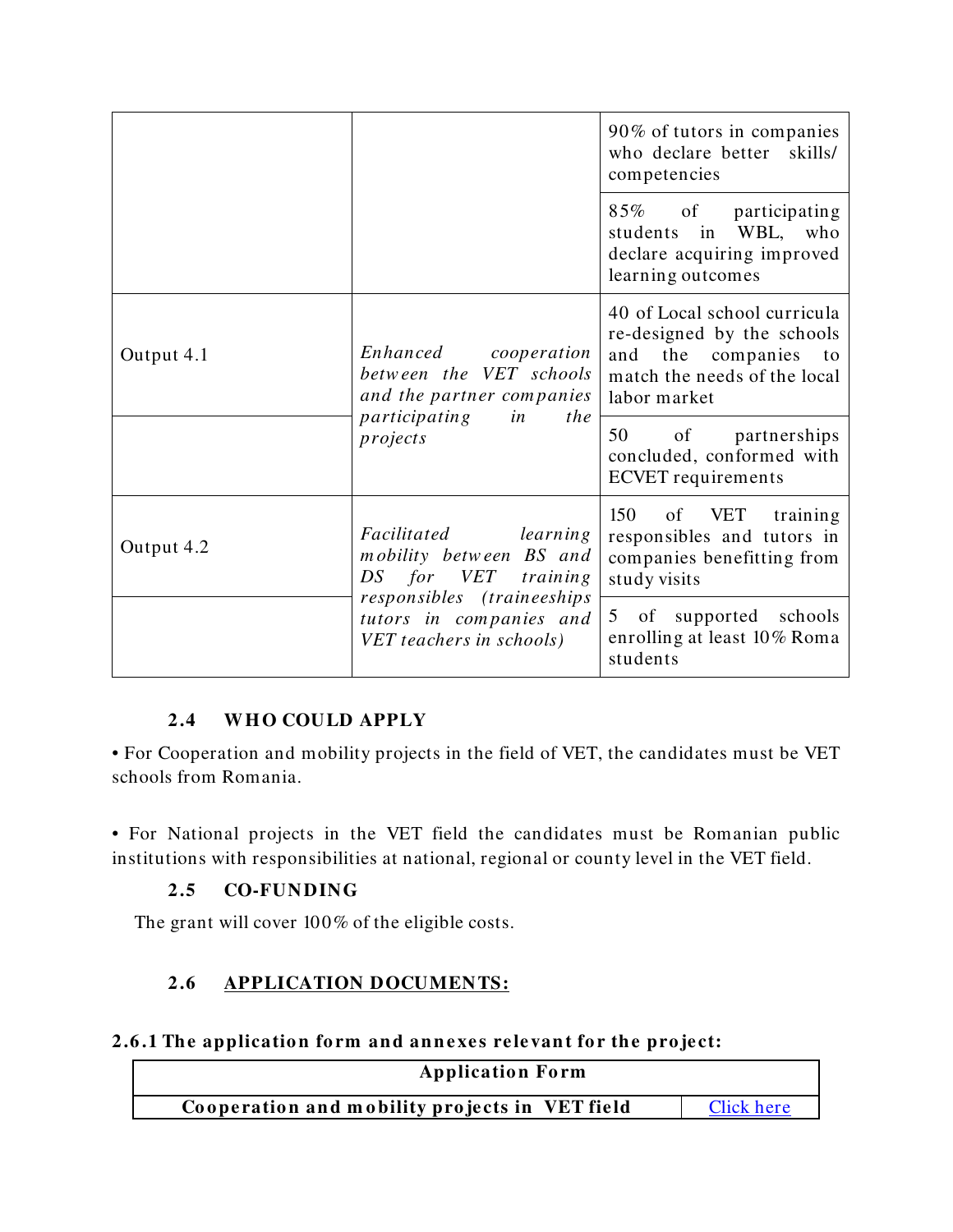### **National VET projects** [Click here](https://bit.ly/SEE_VET2021_EN)

| <b>Eligibility Check Form</b>                  |            |  |
|------------------------------------------------|------------|--|
| Cooperation and mobility projects in VET field | Click here |  |
| <b>National VET projects</b>                   | Click here |  |

### Annexes of the applications (compulsory):

A. For cooperation and mobility projects in the field of VET

a) [The inter-institutional agreements](https://bit.ly/SEE_VET2021_EN) (bilateral agreements) concluded with the partner companies for students` internships (practical stages, according with the Annex No 1 of OMECT 1702/ 06.08.2019).

b) [Declaration of honour of the legal representative of the applicant institution](https://bit.ly/SEE_VET2021_EN) (this document will be printed, signed and then scanned and attached).

c) [Letter of intent from Donor State](https://bit.ly/SEE_VET2021_EN) or Beneficiary State host institution, confirming the availability for hosting the Study Visit.

d) [Table of the detailed](https://bit.ly/SEE_VET2021_EN) budget.

e) [Communication Plan.](https://bit.ly/SEE_VET2021_EN) In this plan will be detailed all the activities of promotion and dissemination of the project.

If the applicant is a non-public institution, the documents mentioned in 2.6.2 and 2.6.3 must also be attached to the application form, besides the documents mentioned in 2.6.1.

- **2.6.2 Only for Romanian non-public institutions:** copy of the registration in the Register of Commerce and the Ministry of Public Finances;
- **2.6.3 Only for Romanian non-public institutions:** the fiscal certificate, proving the lack of unpaid debts to the State budget.

#### **B. For national VET projects**

a) [Declaration of honor](https://bit.ly/SEE_VET2021_EN) of the legal representative of the candidate institution (this document will be printed, signed, scanned and attached to the application form). b) [The table with the detailed budget.](https://bit.ly/SEE_VET2021_EN)

c) [Communication Plan.](https://bit.ly/SEE_VET2021_EN) In this plan will be detailed all the activities of promotion and dissemination of the project.

For each expert / trainer for whom funding is requested: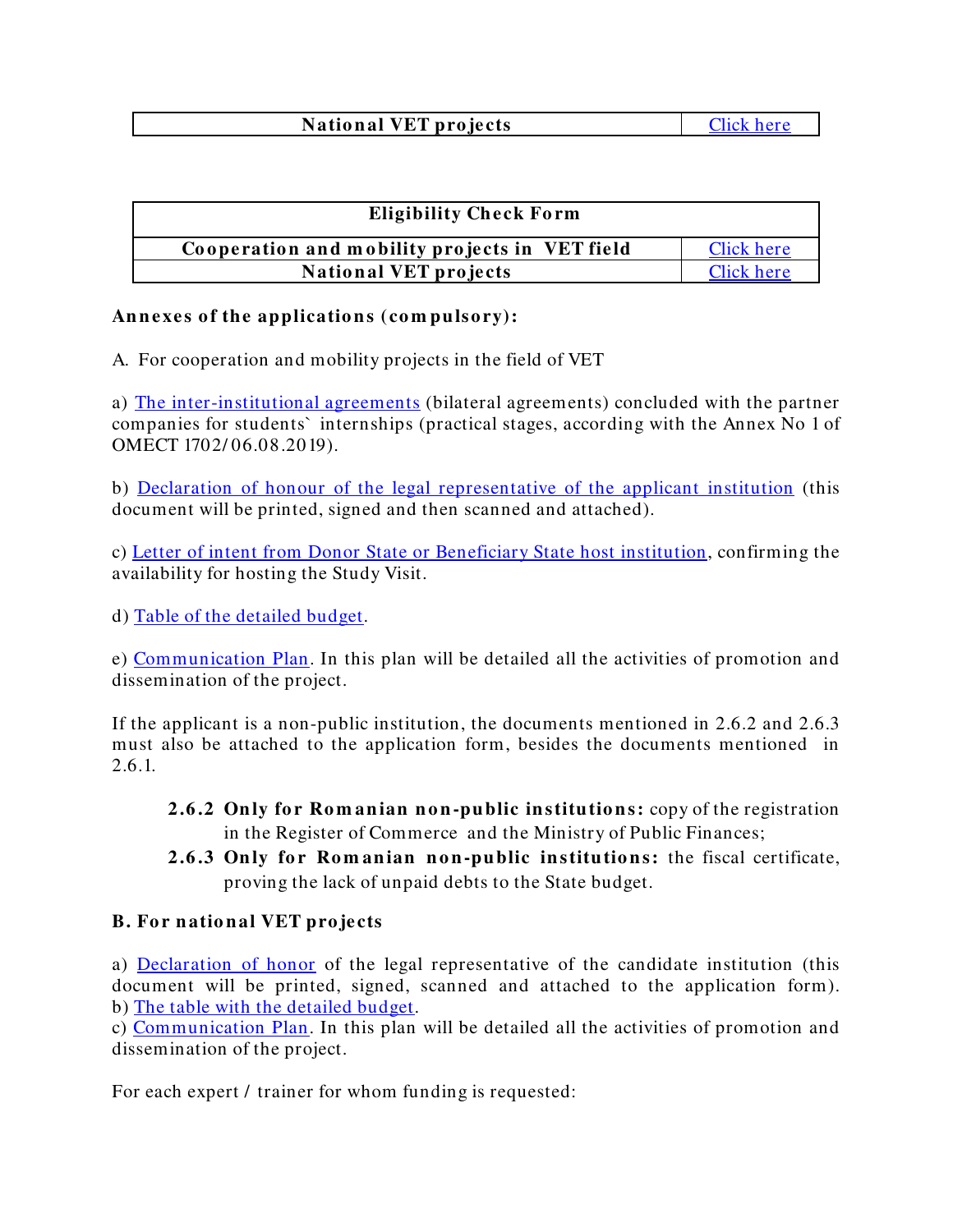- d) The CV in Europass format.
- e) The letter of intent of the expert / trainer participating in the event.

#### **2 ,7 H OW TO APPLY?**

The completed application, in Romanian, has to be sent electronically at proiecte VET@eea4edu.ro All the compulsory annexes will be attached.

#### **2 .8 DEADLINE:**

• For cooperation and mobility projects in the field of VET

**0 1.0 2 .2 0 2 2 at 13.0 0 ho urs (Ro m an ian tim e)**

• For national VET projects

**15.0 2 .2 0 22 at 13.0 0 ho urs (Ro m an ian tim e )**

Any application sent after the above-mentioned date will be declared **in e ligible .** 

#### **2 .9 CONFIRMATION OF RECEIPT:**

After the online submission of application, the applicant will receive an automatic confirmation.

#### **2 .10 PUBLICATION OF SELECTION RESULTS :**

Results will be published on the website [www.eea4edu.ro](http://www.eea4edu.ro/) , no later than **0 4 .0 4 .2 0 2 2**

#### **2 .11 CONCERNING DOUBLE FUN DING:**

According to the principles of sound financial management, double funding is strictly forbidden.

Thus costs for the same activity cannot be covered from two different funding sources, with the exception of cases where complementarity can be clearly proven.

Funding for one and the same project cannot be granted more than once.

Also, if identical applications (in content) will be identified or if applications will contain paragraphs similar or identical to other applications (no matter if submitted under the same deadline or not and no matter if submitted by the same candidate or different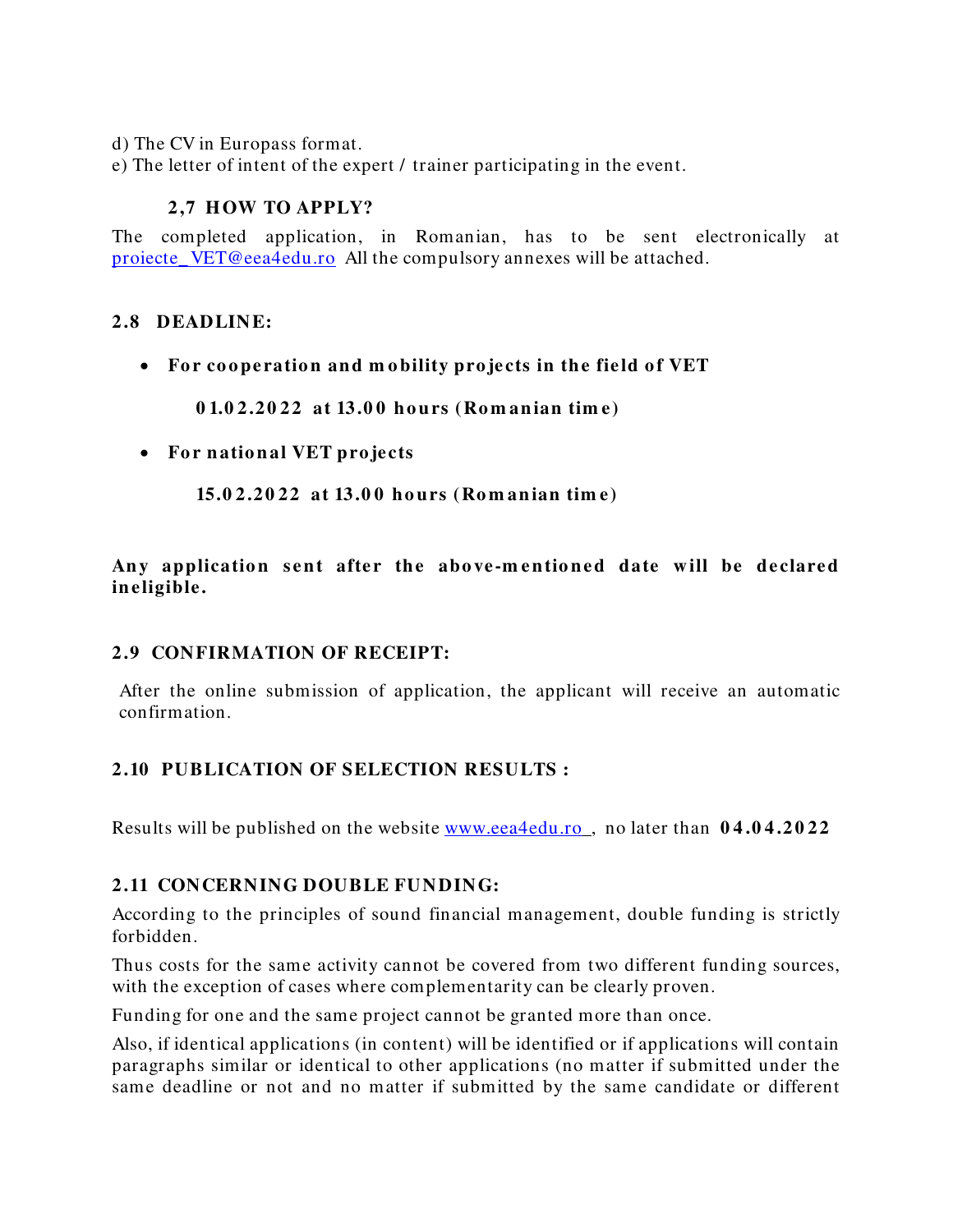candidates, for the EEA Grants 2014-2021 programme or for another programme managed by ANPCDEFP), these applications will be REJ ECTED.

In the case where double funding is discovered after the respective applications have already been approved and funded, the grant beneficiaries will have to return to ANPCDEFP all the amounts already received for the implementation of the project.

### **2 .12 OTH ER ADMINISTRATIVE REGULATIONS**

ANPCDEFP reserves the right to perform the financial and institutional capacity analysis for Project Promoters that are NOT public institutions and which - either have a project approved with a grant of more than 60,000 Euros, or, without exceeding a grant of 60,000 Euros / project , get to exceed 100,000 Euro / year, cumulated from several projects. If this internal risk analysis, based also on the management of previous projects, leads to the conclusion that there is a risk in implementation, the ANPCDEFP can make the decision to award the contract under special conditions. The contracting of the projects received from the candidates with which ANPCDEFP is in dispute for the recovery of debts and which have a score to be financed will be done only under special conditions: with 0 (zero) advance and the return of the eligible expenses after the approval of the final report.

### **2 .13. OTH ER INFORMATION:**

All the necessary details regarding eligible activities and participants, duration of projects/ activities, levels of allocated grants according to various types of activities, types of funding, evaluation criteria and reporting requirements can be found in the **Guideline for applicants 2021**. We strongly recommend careful reading of this document before submitting an application, together with the legal basis:

- Regulation on the implementation of the EEA Grants 2014-2021 and Annex 3 on [Information and Communication Requirements](https://eeagrants.org/resources/regulation-implementation-eea-grants-2014-2021)
- Memorandum of Understanding between Norway, Iceland, Liechtenstein and the [Government of Romania on the Implementation of the EEA Financial Mechanism](https://eeagrants.org/resources/romania-memorandum-understanding-eea-grants-2014-2021)  [2014-2021](https://eeagrants.org/resources/romania-memorandum-understanding-eea-grants-2014-2021)
- [Guideline for Educational Programmes Rules for the establishment and](https://eeagrants.org/resources/2014-2021-guideline-educational-programmes)  [implementation of programmes falling under programme area 3 "Education,](https://eeagrants.org/resources/2014-2021-guideline-educational-programmes)  Scholarships, Apprenticeships and Youth Entrepreneurship"
- Government Ordinance no 34/2017 concerning the institutional framework [for the coordination, implementation and management](https://www.eeagrants.ro/files/upload-dir/59-oug---34-2017-cu-modif-31102017.pdf)  of [financial support granted to Romania through the EEA](https://www.eeagrants.ro/files/upload-dir/59-oug---34-2017-cu-modif-31102017.pdf)  and Norway [Grants 2014-2021](https://www.eeagrants.ro/files/upload-dir/59-oug---34-2017-cu-modif-31102017.pdf)